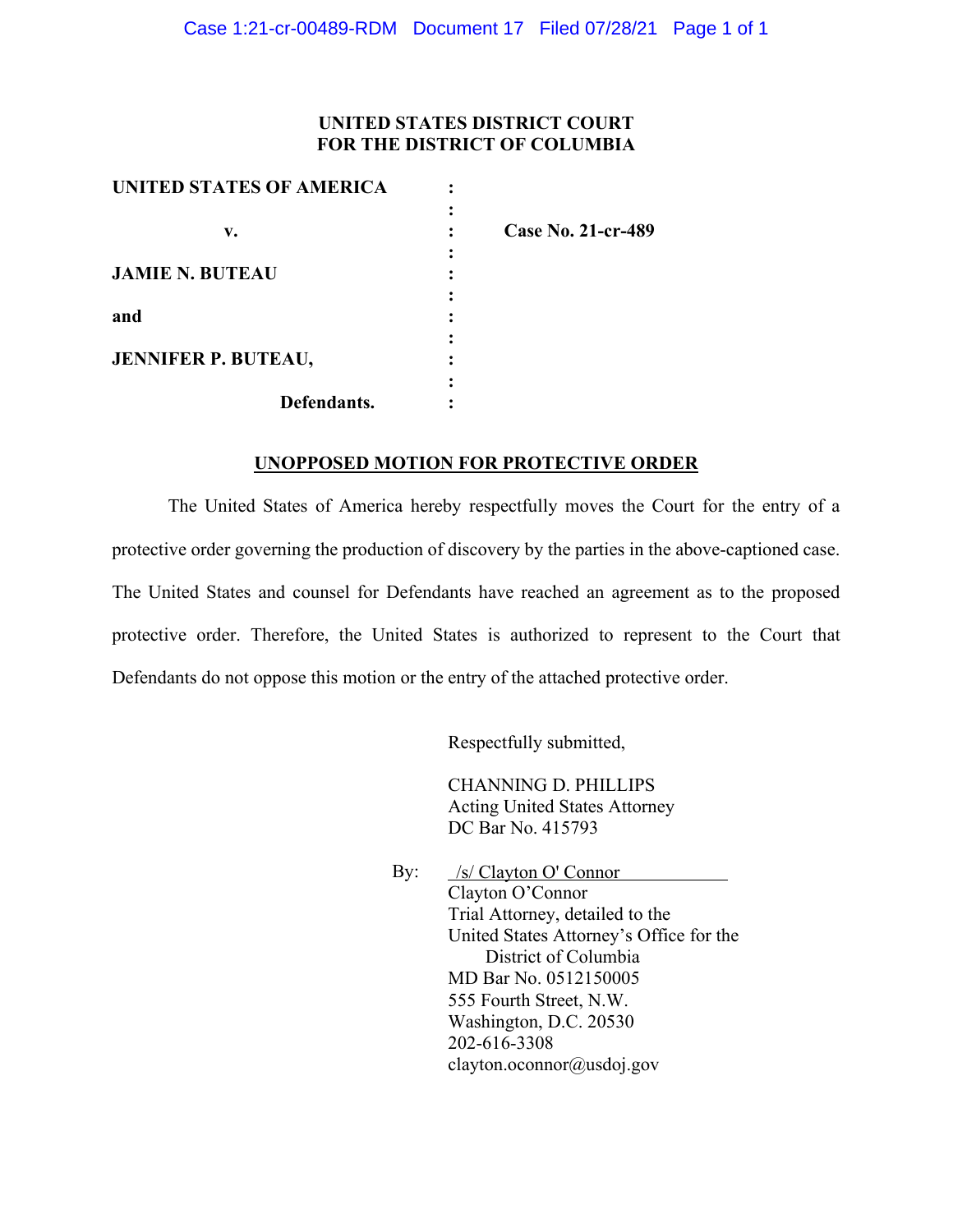## **UNITED STATES DISTRICT COURT FOR THE DISTRICT OF COLUMBIA**

| UNITED STATES OF AMERICA   |                           |
|----------------------------|---------------------------|
|                            |                           |
| v.                         | <b>Case No. 21-cr-489</b> |
|                            |                           |
| <b>JAMIE N. BUTEAU</b>     |                           |
| and                        |                           |
| <b>JENNIFER P. BUTEAU,</b> |                           |
|                            |                           |
| Defendants.                |                           |

## **PROTECTIVE ORDER GOVERNING DISCOVERY**

To expedite the flow of discovery material between the parties and adequately protect the United States' legitimate interests, it is, pursuant to the Court's authority under Fed. R. Crim. P. 16(d)(1) and with the consent of the parties, ORDERED:

1. **Materials Subject to this Order.** This Order governs materials provided by the

United States at any stage of discovery during this case and which the United States has

identified as either "Sensitive" or "Highly Sensitive." Examples of materials that the United

States may designate as "Sensitive" or "Highly Sensitive" pursuant to this Order include but are

not limited to:

- a. Personal identity information as identified in Rule 49.1 of the Federal Rules of Criminal Procedure, as well as telephone numbers, email addresses, driver's license numbers, and similar unique identifying information;
- b. Information regarding the government's confidential sources;
- c. Information that may jeopardize witness security;
- d. Contact information for, photographs of, and private conversations with individuals that do not appear to be related to the criminal conduct in this case;
- e. Medical or mental health records;
- f. Sources and methods law-enforcement officials have used, and will continue to use, to investigate other criminal conduct related to the publicly filed charges;
- g. Surveillance camera footage from the U.S. Capitol Police's extensive system of cameras on U.S. Capitol grounds;<sup>1</sup>

<sup>&</sup>lt;sup>1</sup> To be clear, this does not include footage from body worn cameras from other police departments that responded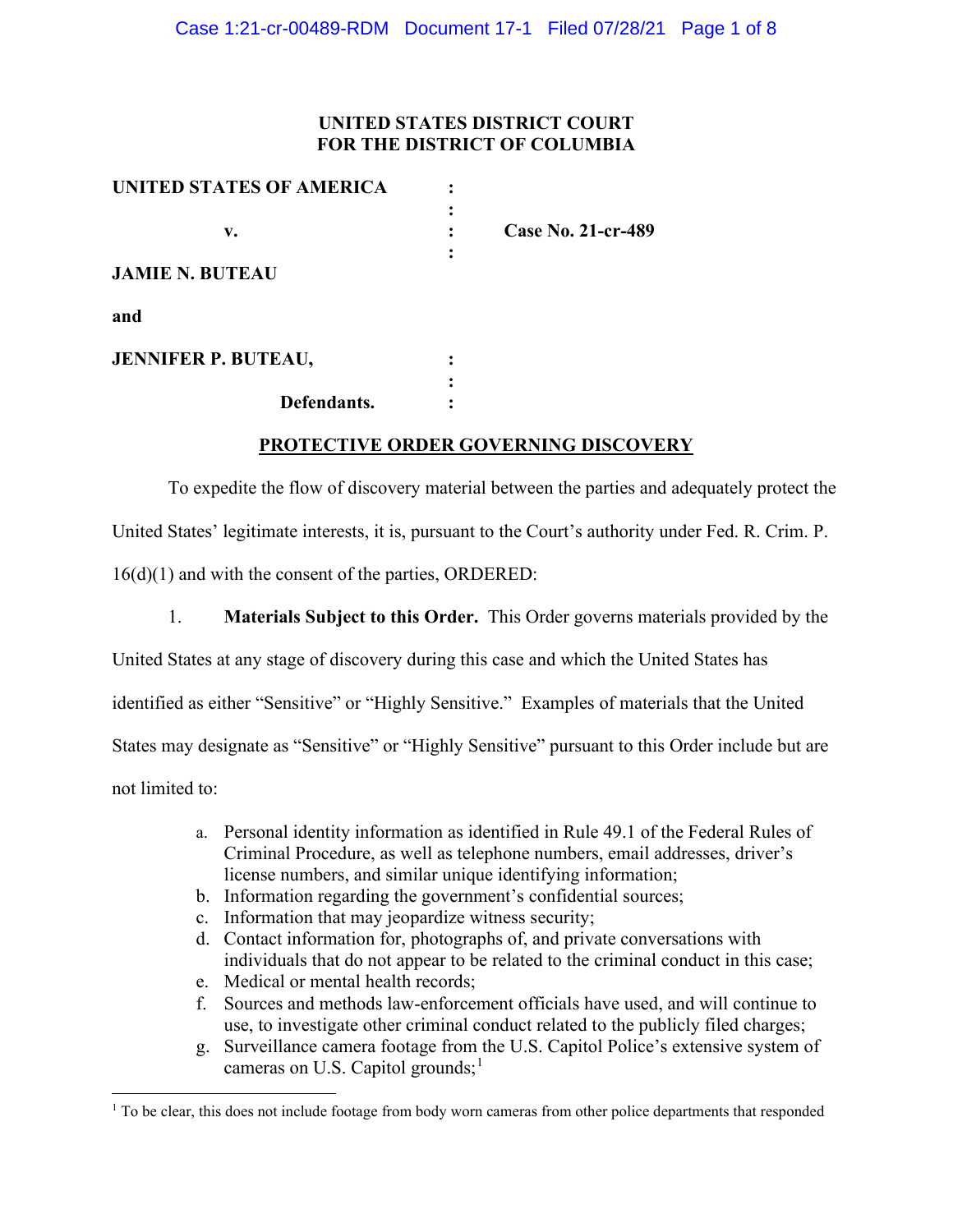- h. Repair estimates from the Architect of the Capitol;
- i. Materials designated as "security information" pursuant 2 U.S.C. §1979; and
- j. Tax returns or tax information.

This Order will not be used to designate materials as Sensitive or Highly Sensitive unless such designation is necessary for one of the reasons stated in this paragraph or for a similar reason not anticipated by this Order. The government agrees to make every effort to provide discovery in a manner that will allow for most discovery to be produced without such designations.

2. **Defendant.** Any reference to "Defendant" herein refers individually to each

defendant identified in the caption above.

3. **Legal Defense Team.** The "legal defense team" includes defense counsel

(defined as counsel of record in this case, including any post-conviction or appellate counsel)

and any attorneys, investigators, paralegals, support staff, and expert witnesses who are advising

or assisting defense counsel in connection with this case.

# 4. **Rules for the Handling of Sensitive and Highly Sensitive Materials.**

- a. **Limitations on Use.** Defendant and the legal defense team may use Sensitive and Highly Sensitive discovery materials solely in connection with the defense of this case and any other case connected to the events at the United States Capitol on January 6, 2021, including any post-conviction or appellate litigation, and for no other purpose, and in connection with no other proceeding, without further order of this Court.
- b. **Limitations on Dissemination.** No Sensitive or Highly Sensitive materials, or the information contained therein, may be disclosed to any persons other than Defendant, the legal defense team, or the person to whom the Sensitive or Highly Sensitive information solely and directly pertains or his/her counsel, without agreement of the United States or prior authorization from the Court.
- c. **Limitations on Reproduction.** Defendant, the legal defense team, and authorized persons shall not copy or reproduce the Sensitive or Highly Sensitive materials except in order to provide copies of the materials for use in

on January 6, 2021, the vast amount of which the United States will *not* designate as Sensitive or Highly Sensitive. (Body worn camera footage will be marked Sensitive or Highly Sensitive only if it contains material described in paragraph one above or for a similar reason not anticipated by this Order.)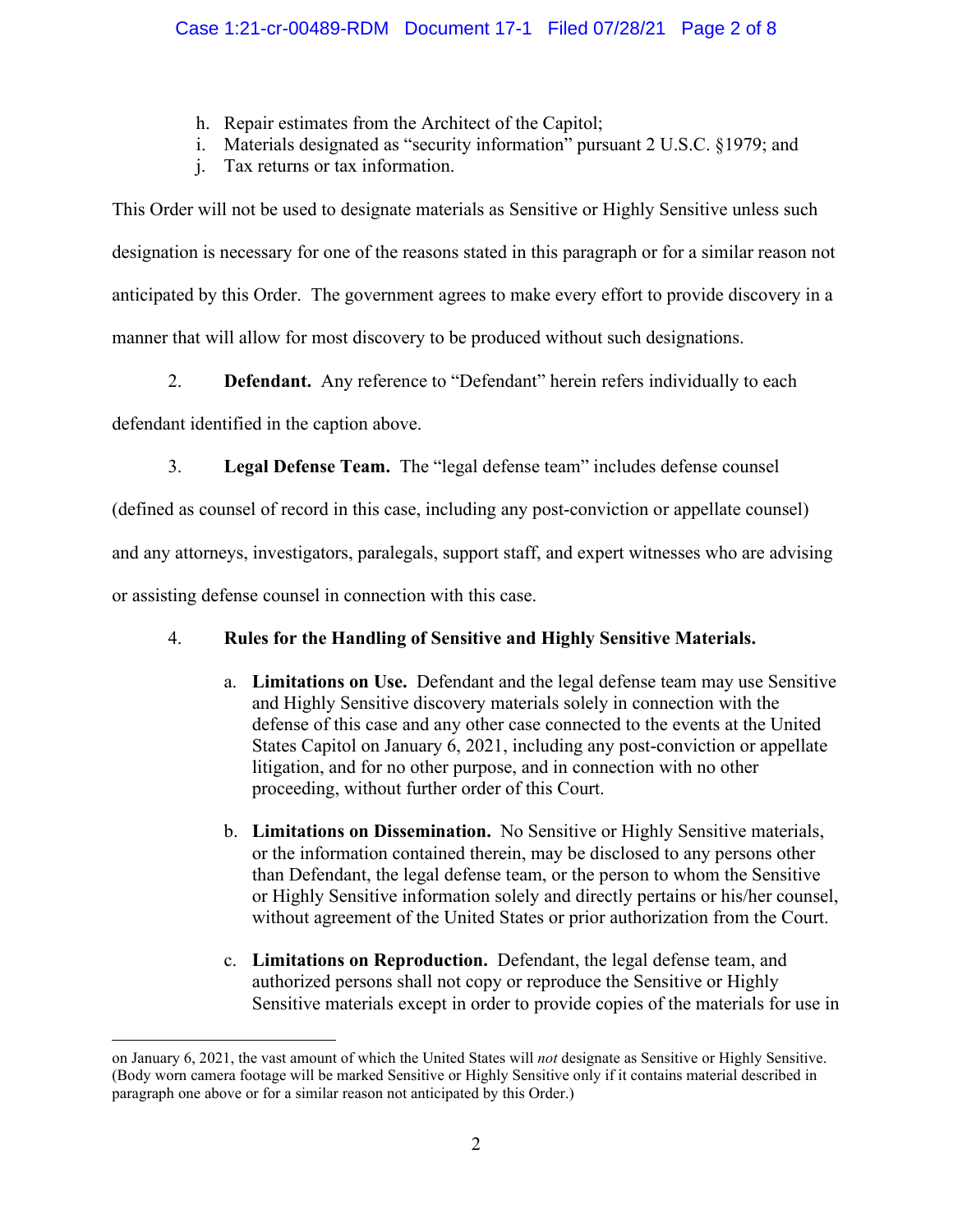connection with this case by Defendant, the legal defense team, the person to whom the Sensitive or Highly Sensitive information solely and directly pertains or his/her counsel, and other persons to whom the Court may authorize disclosure (collectively, "authorized persons").

If defense counsel provides Defendant access to Sensitive or Highly Sensitive materials, defense counsel must advise Defendant that Defendant may not record any personal identity information as identified in Rule 49.1 of the Federal Rules of Criminal Procedure or any telephone numbers, email addresses, driver's license numbers, and similar unique identifying information. By signing the attached affirmation, Defendant agrees not to do so.

Copies and reproductions, and any notes or records made in relation to the contents of the Sensitive and Highly Sensitive materials, are to be treated in the same manner as the original materials.

- d. **Court Filings.** Absent prior agreement by the parties or permission from the Court, no party shall disclose materials designated as Sensitive or Highly Sensitive in any public filing with the Court. Such materials shall be submitted under seal. The Clerk shall accept for filing under seal any filings so marked by the parties pursuant to this Order.
- e. **Court Hearings.** The restrictions in this Order shall not limit either party in the use of the materials in judicial proceedings in this case. The procedures for use of designated Sensitive and Highly Sensitive materials during any hearing or the trial of this matter shall be determined by the parties and the Court in advance of the hearing or trial. No party shall disclose materials designated Sensitive or Highly Sensitive in open court without agreement by the parties that such materials may be disclosed in open court or prior consideration by the Court.

# 5. **Additional Rules for Handling of Sensitive Materials.** The following

additional terms apply to Sensitive materials:

a. **Storage.** Sensitive materials must be maintained in the custody and control of Defendant, the legal defense team, and authorized persons. This restriction shall not apply to the person to whom the Sensitive information solely and directly pertains or his/her attorney.

# 6. **Additional Rules for Handling of Highly Sensitive Materials.** The following

additional rules apply to Highly Sensitive materials: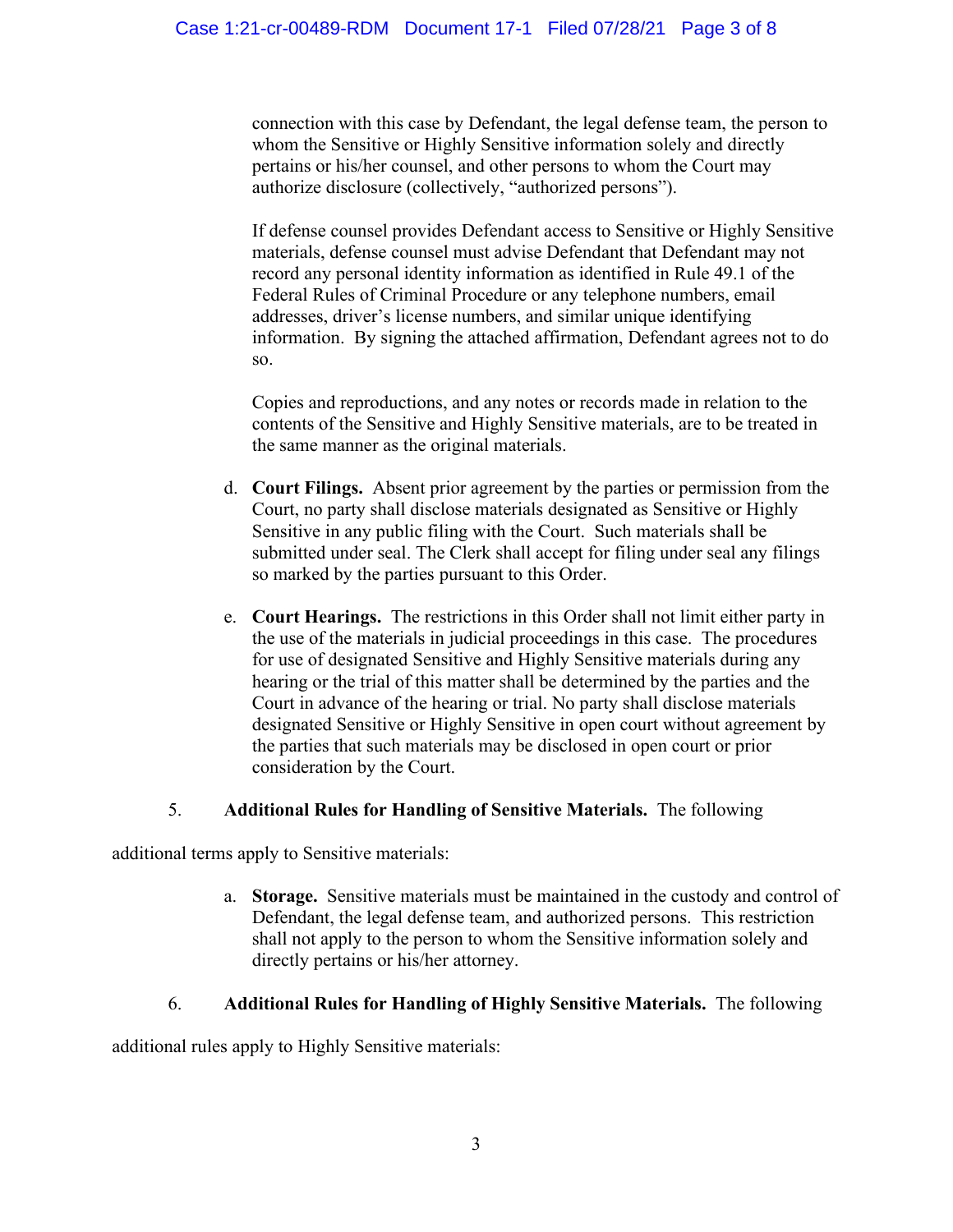- a. **Additional Limitations on Dissemination.** Defense counsel may not provide a copy of Highly Sensitive materials to Defendant or permit Defendant to view such materials unsupervised by defense counsel or an attorney, investigator, paralegal, or support staff person employed by defense counsel. The parties agree that defense counsel or an attorney, investigator, paralegal, or support staff person employed by defense counsel, may supervise Defendant by allowing access to Highly Sensitive materials through a cloudbased delivery system that permits Defendant to view the materials but does not permit Defendant the ability to download; provided that, prior to doing so, defense counsel first provides notice to the United States and allow the United States to file an objection with the Court if no agreement is reached.
- b. **Additional Limitations on Reproduction.** Counsel agrees that prior to showing materials to Defendant designated as Highly Sensitive, counsel or an attorney, investigator, paralegal, or support staff person employed by defense counsel will read Defendant the relevant parts of this Order, and remind Defendant of the consequences of violating the Order. If Defendant takes notes regarding Highly Sensitive materials, counsel or an attorney, investigator, paralegal, or support staff person employed by defense counsel must take reasonable steps to determine whether Defendant has copied any personal identity information as identified in Rule 49.1 of the Federal Rules of Criminal Procedure or any telephone numbers, email addresses, driver's license numbers, and similar unique identifying information.
- c. **Storage.** Highly Sensitive materials must be maintained in the custody and control of the legal defense team and authorized persons. This restriction shall not apply to the person to whom the Highly Sensitive information solely and directly pertains or his/her attorney.

7. **Viewing by Incarcerated Defendants.** If Defendant is in the custody of the

United States Marshals Service, defense counsel is authorized to provide a copy of discovery materials to the appropriate point of contact so that the defendant can view the discovery materials, subject to the terms of this Order.

8. **Disputes.** The parties shall make a good faith effort to resolve any dispute about a sensitivity designation before requesting the Court's intervention. The United States may agree to remove or reduce a sensitivity designation without further order of this Court. Whenever the redaction of specified information will resolve the basis for which a sensitivity designation was applied, the United States will agree to redaction, and such redaction will render the materials no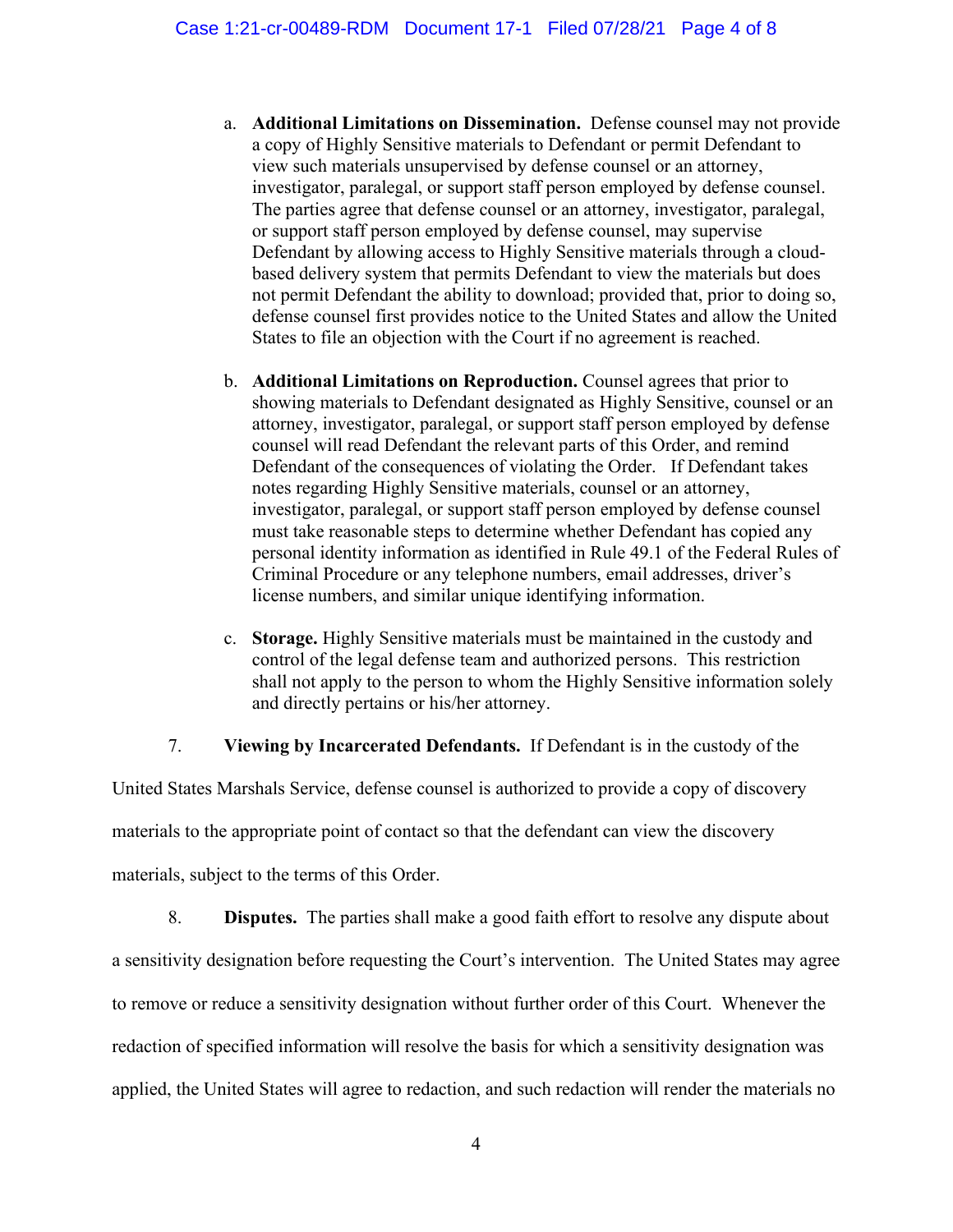#### Case 1:21-cr-00489-RDM Document 17-1 Filed 07/28/21 Page 5 of 8

longer subject to this Order. Any agreement to reduce or remove a sensitivity designation or to redact specific information shall be memorialized in writing.

9. **Modification Permitted.** Nothing in this Order shall prevent any party from seeking modification of this Order nor prevent the defense from contesting a sensitivity designation. The parties agree that the burden of demonstrating the need for a protective order remains with the government at all times.

10. **Failure not Waiver.** The failure by the United States to designate any materials as Sensitive or Highly Sensitive upon disclosure shall not constitute a waiver of the United States' ability to later designate the materials as Sensitive or Highly Sensitive but the government must separately identify and memorialize the changed status of those materials in writing.

11. **Automatic Exclusions from this Order.** This Order does not apply to materials that:

- a. Are, or later become, part of the public court record, including materials that have been received in evidence in this or other public trials or hearings;
- b. Were derived directly from Defendant or that pertain solely to Defendant. Examples of such materials include Defendant's own financial records, telephone records, digital device downloads, social media records, electronic communications, arrest records, and statements to law enforcement; <sup>2</sup> and
- c. Materials that the defense obtains by means other than discovery.

#### 12. **Government's Discovery Obligations.** Nothing in this Order modifies the

United States' obligations at any stage of discovery in this case pursuant to Federal Rules of

Criminal Procedure 16 and 26.2, Local Criminal Rule 5.1, 18 U.S.C. § 3500 (the Jencks Act),

 $2$  Discoverable materials that were derived directly from Defendant or that pertain solely to Defendant are exempt from this Order regardless of whether the United States has designated any such materials as "Sensitive" or "Highly Sensitive" because the same materials are being provided or made available to co-defendants or other persons charged in connection with the events at the United States Capitol on January 6, 2021.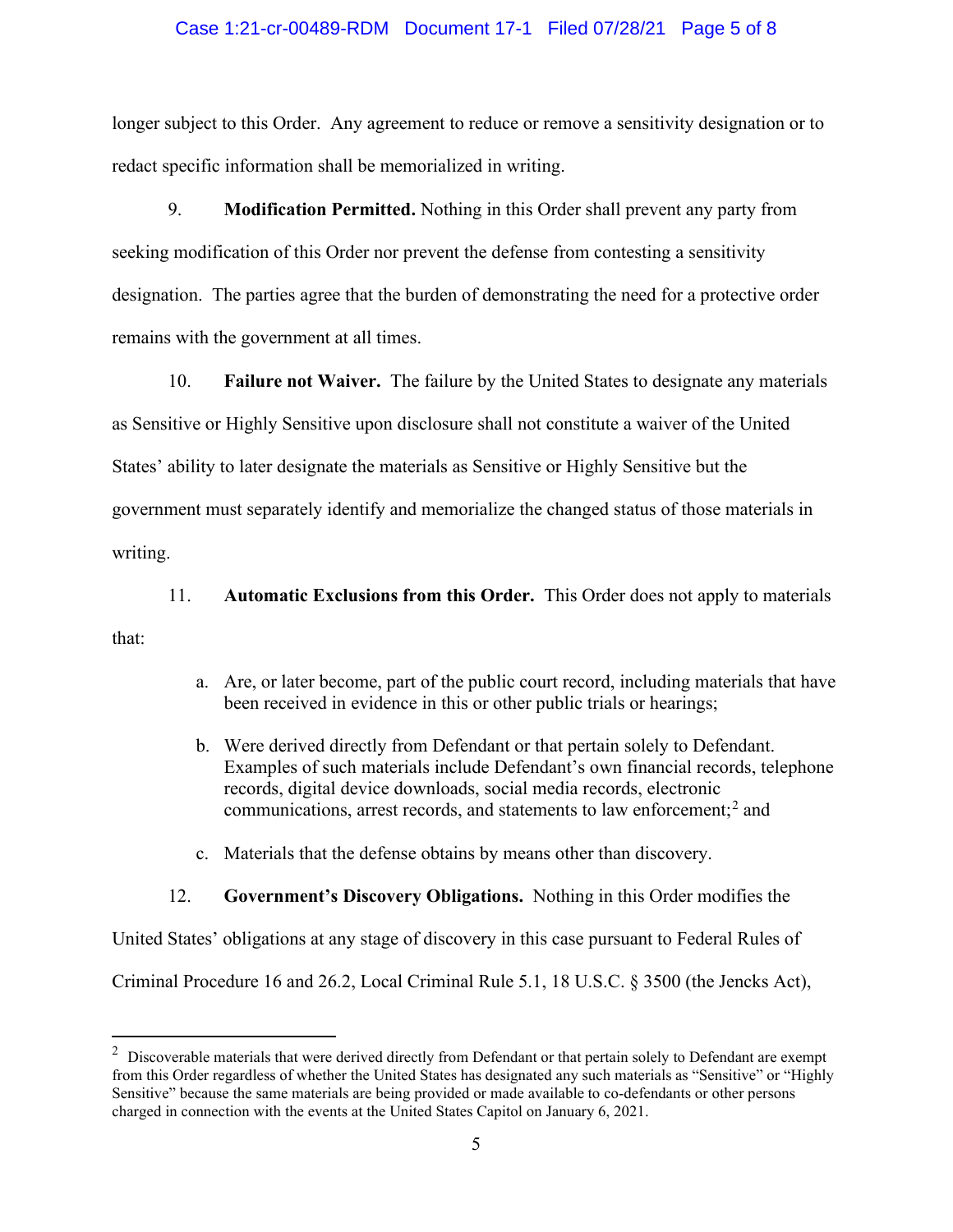#### Case 1:21-cr-00489-RDM Document 17-1 Filed 07/28/21 Page 6 of 8

and the government's general obligation to produce exculpatory and impeachment information in criminal cases.

13. **Defense Counsel's Obligations.** Defense counsel must provide a copy of this Order to, and review the terms of this Order with, members of the legal defense team, Defendant, and any other person, before providing them access to Sensitive or Highly Sensitive materials. Defense counsel must obtain a fully executed copy of Attachment A before providing Defendant access to Sensitive or Highly Sensitive materials, and must file a copy with the Court within one week of execution.

14. **No Ruling on Discoverability or Admissibility**. This Order does not constitute a ruling on the question of whether any particular material is properly discoverable or admissible and does not constitute any ruling on any potential objection to the discoverability or admissibility of any material.

15. **Duration.** The terms of this Order shall remain in effect after the conclusion of this case and the parties shall be bound by it unless otherwise ordered by the Court.

**SO ORDERED** this \_\_\_\_\_ day of \_\_\_\_\_\_\_\_\_\_, 2021.

HONORABLE RADOLPH D. MOSS United States District Judge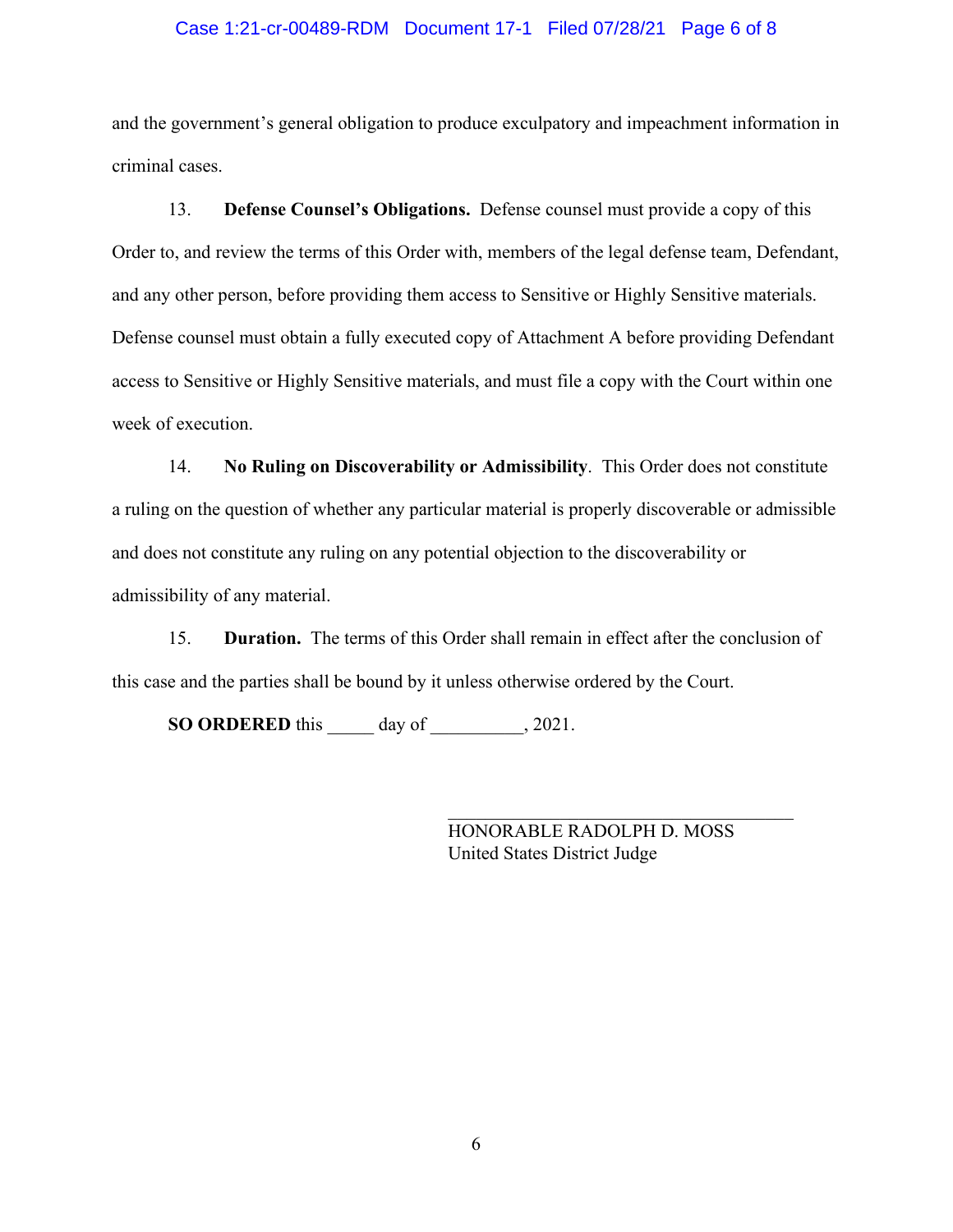## **ATTACHMENT A**

## **Defendant's Acceptance**

I have read this Protective Order and carefully reviewed every part of it with my attorney. I am fully satisfied with the legal services provided by my attorney in connection with this Protective Order and all matters relating to it. I fully understand this Protective Order and voluntarily agree to it. No threats have been made to me, nor am I under the influence of anything that could impede my ability to understand this Protective Order fully.

Date JAMIE BUTEAU Defendant